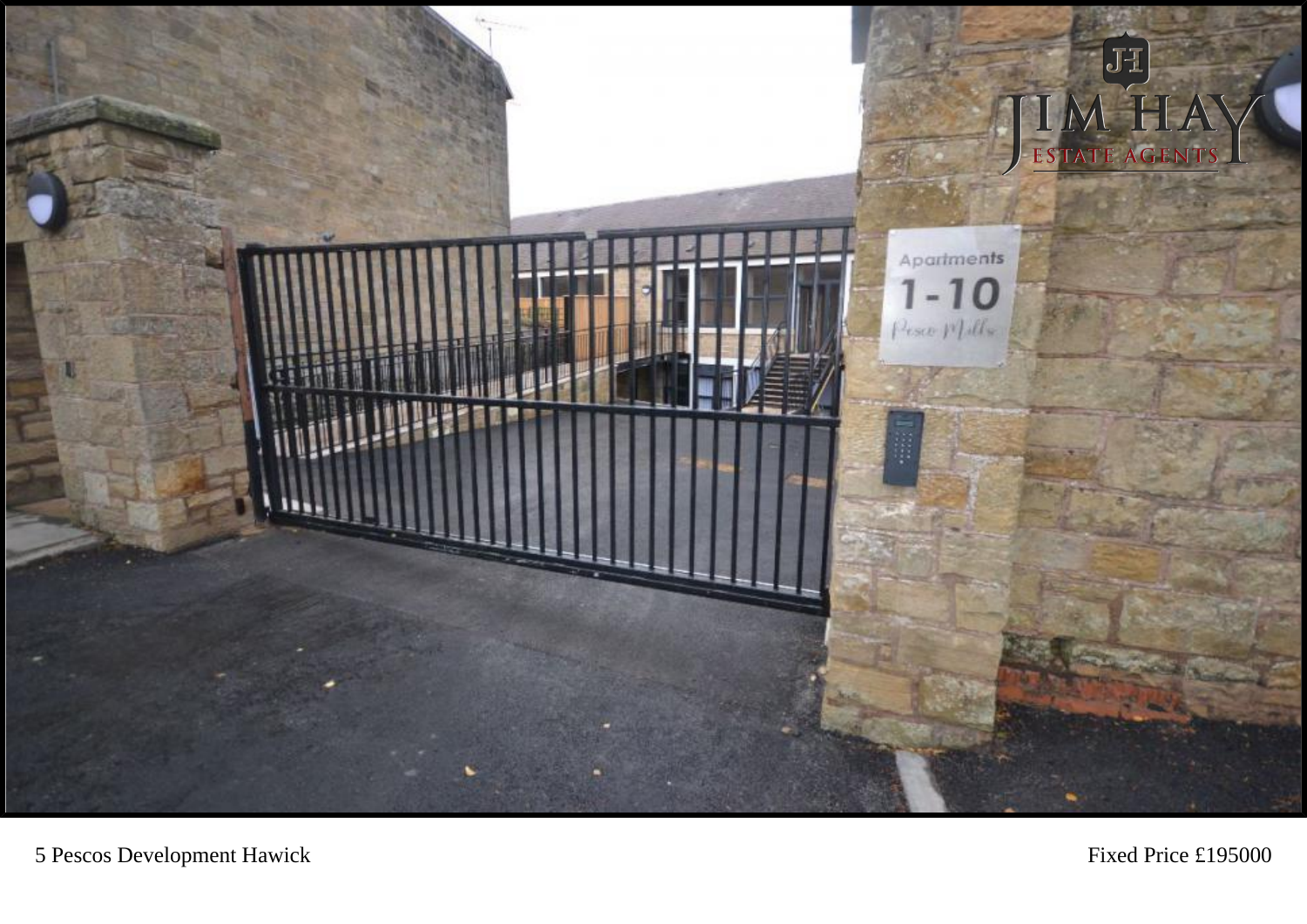## **5 Pescos Development Hawick**

Peter Scott knitwear factory has had a long association with the town of Hawick dating back to the 1800s. Located at their Buccleuch Street premises for many a year, until its closure a few years ago, due to the decline in knitwear manufacturing throughout the country.

The factory was purchased in recent times by Pesco Developments Ltd, with a view to turning the former knitwear premises into luxury over 55s apartments. We are delighted to say the development of the first phase of 10 stunning apartments is now underway.

Hawick has long been crying out for such a development, a safe secure residence where like-minded over 55s, can enjoy quality living in a peaceful environment.

Many mature couples live in large family houses, a high proportion of which are on the boundaries of the town or at the top of a hill, due to the very nature of the towns layout. Most have large gardens, which they now struggle to maintain, or perhaps they reside near a river and have fear of flooding, all points that I have heard people make in the last few years.

At Pesco Mills, you will have none of these concerns; you will be living in a safe, secure development, with your own private parking space, landscaped gardens, easy flat walking access to the town centre, beside like-minded people.

We hope to have the show-house available for viewing in Jan 2021, but reservations and deposits are now being taken, with several apartments already reserved. You can reserve from as little as £1000 today, giving you the security that you get the apartment you want and the time if required to sell your own property.

If you are ready to make the move, to downsize without compromise on quality, size and location, now's the time, don't worry about the sale of your own property, we can undertake that, ensuring a seamless process from start to finish.

Start living your retirement dream now, "Don't Delay Call Jim Hay" now to reserve your new home.





#### General Specification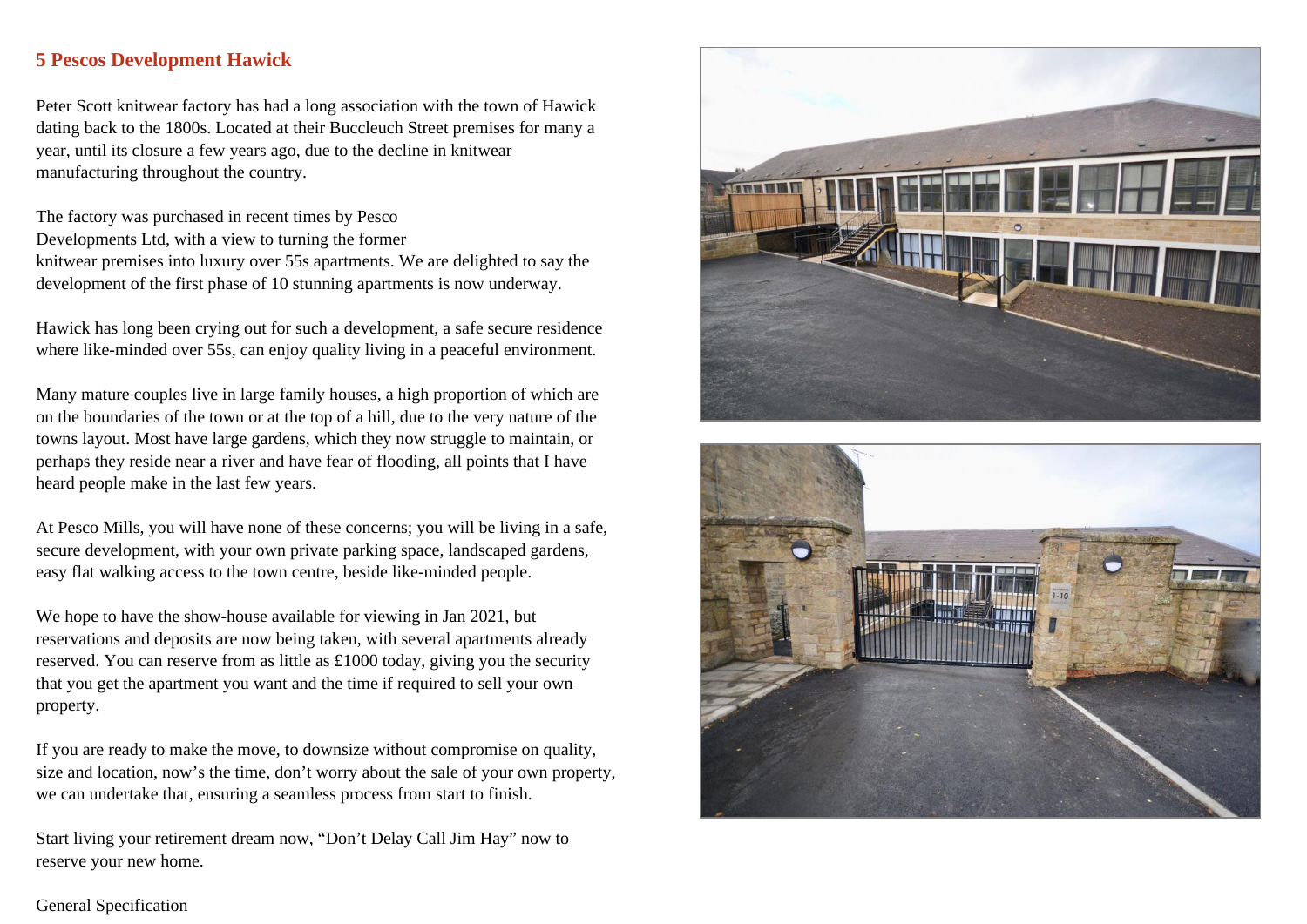\*Each apartment is very individual in size and layout, but all have the same highend specification and quality design features.

\*Located over 2 floors, with 5 apartments on each level, 5 apartments on each level, 5 with lift access, all with private covered under parking or designated parking space. Most apartments have a private balcony or Juliet style balcony.

\*The upper floor apartments, all have vaulted ceilings in the open-plan kitchen/dining/living areas, with light flooding in from the large windows, some of which have windows on 3 sides.

\*Each apartment apart from No. 2, has 2 bedrooms, one with en-suite.

\*Each apartment shall be fitted with a high specification kitchen and bathrooms, with clients having the opportunity to pick their own style from a selected list, once their apartment has been reserved.

\*The apartments are serviced by mains gas, electric and water, all will have separate combi-boilers.

\*Alarm systems are fitted as standard, as are connections to the development CCTV system. Also as standard is the door entry system.

\*A factors charge shall be payable by each owner for the maintenance and upkeep of all communal areas, security systems, roofing, lift maintenance etc. More information on this and costs shall be available as the development progresses.

\*A factors charge shall be payable by each owner for the maintenance and upkeep of all communal areas, security systems, roofing, lift maintenance etc. we envisage this fee being IRO £60-£70 PCM.

no 5 has a Juliet balcony. Large walk-in wardrobe.

The internal images shown are not of this actual apartment.

\*At least one person on the title deeds must be aged 55 or over.

# **What we like about this property**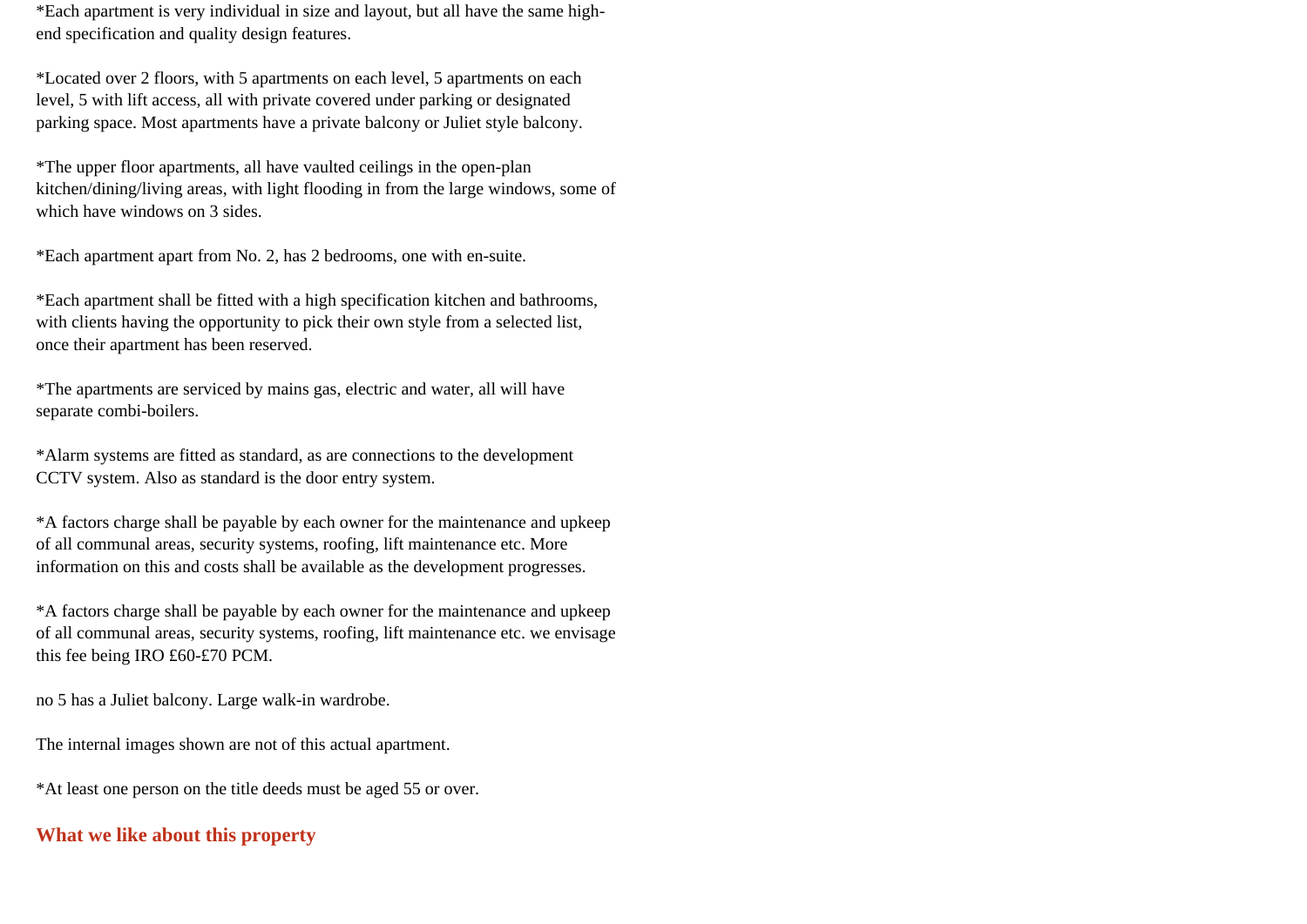# OVER 55s LIVING, SAFE & SECURE, MODERN LIVING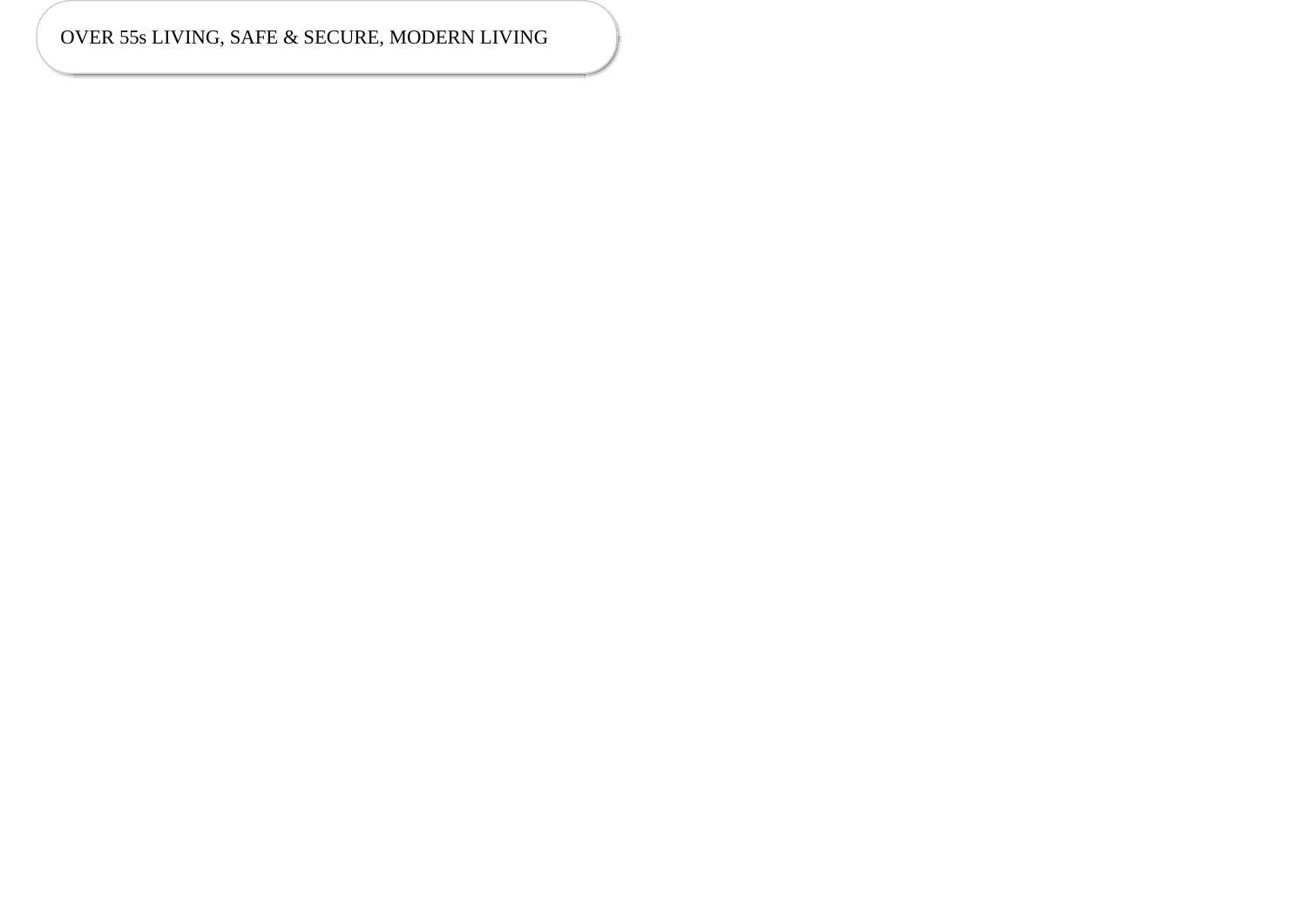